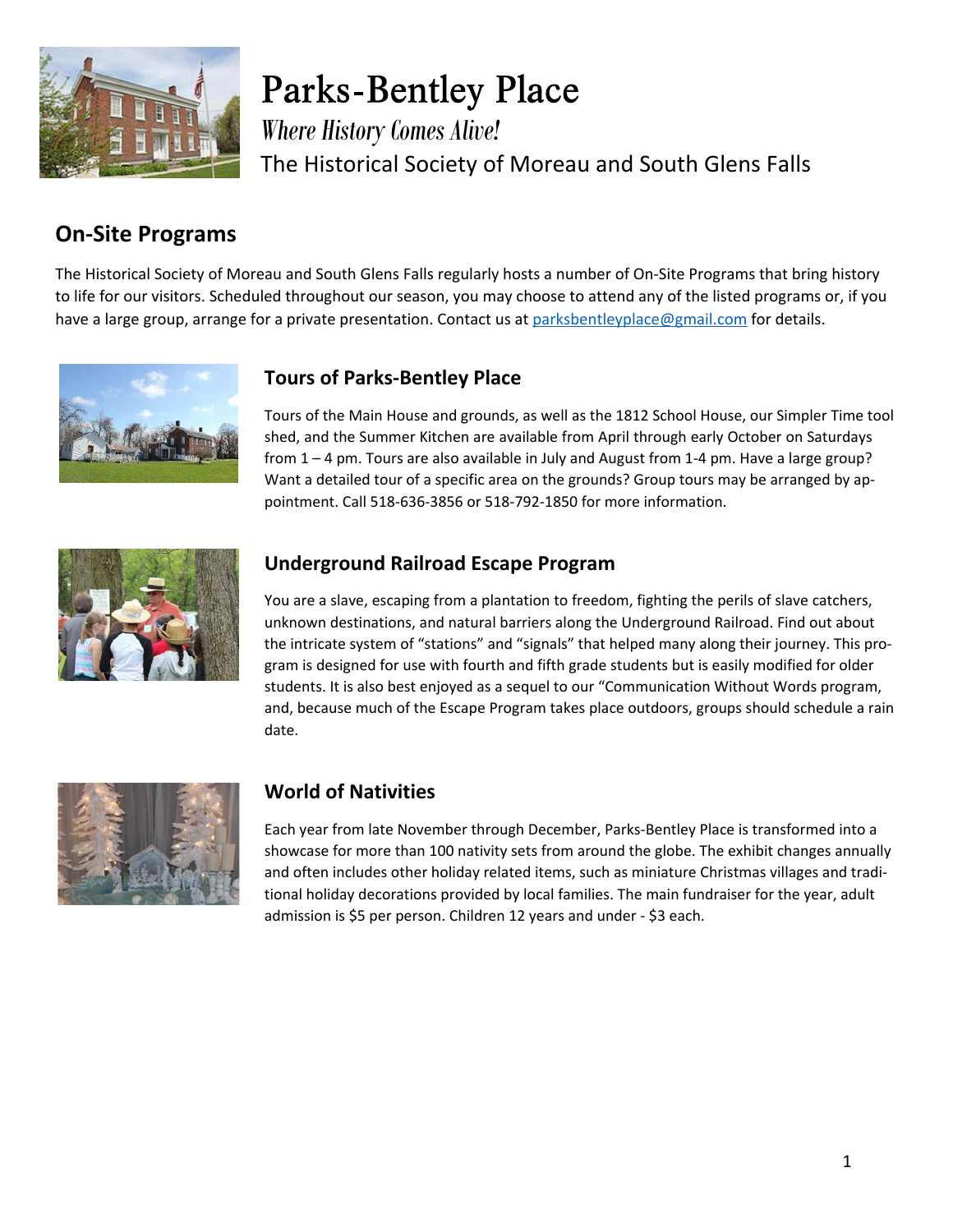

**Parks-Bentley Place Where History Comes Alive!** The Historical Society of Moreau and South Glens Falls

# **Outreach Programs**

The Historical Society of Moreau and South Glens Falls offers a variety of Outreach Programs that bring history to you. These programs can normally be arranged to meet your class or group's schedule and provide interesting facts and insights into life in days gone by. Contact us at*parksbentleyplace@gmail.com*for details or complete and email a Group Registration form to*purinton73@gmail.com*.



### **Communication without Words**

History tells us that the Underground Railroad ran along the Hudson River from New York City, with one of the three routes north from the Capital District running through our area. To get this far north, escapees needed to learn signs and signals developed to help them journey safe ly. Groups can learn the unique quilt signals and songs used by freedom seekers and "walk the road to freedom", too. (Weather permitting).



### **History Mystery**

Test your detective skills as you try and determine the uses of artifacts from days gone by. Whether the items relate to farming, cooking, household tasks, work, or business, you will be using the process of elimination to discover the every-day uses of sometimes strange-looking items from the past. This hands-on program, aligned with the New York State Standards in So cial Studies and the Humanities, is both a learning experience and great fun for students and adults alike.



### **The Games Grandma and Grandpa Played – Us, Too!**

When there were no electronics and few places to go for entertainment, our forefathers – and their children – got creative. Many games we play today have their roots in ancient places like Phoenicia and Egypt. Learn about the history of games including dominoes, hopscotch, check ers, cards, etc. and discover their "roots".



#### **General Moreau:Who Was He and Why Was Moreau Named for Him?**

Find out about a famous Frenchman who was exiled by Napoleon and how a small town in the Adirondacks of New York State came to be named for him. The program provides great insights into world and local history for 5<sup>th</sup> graders and up... that means adults, too!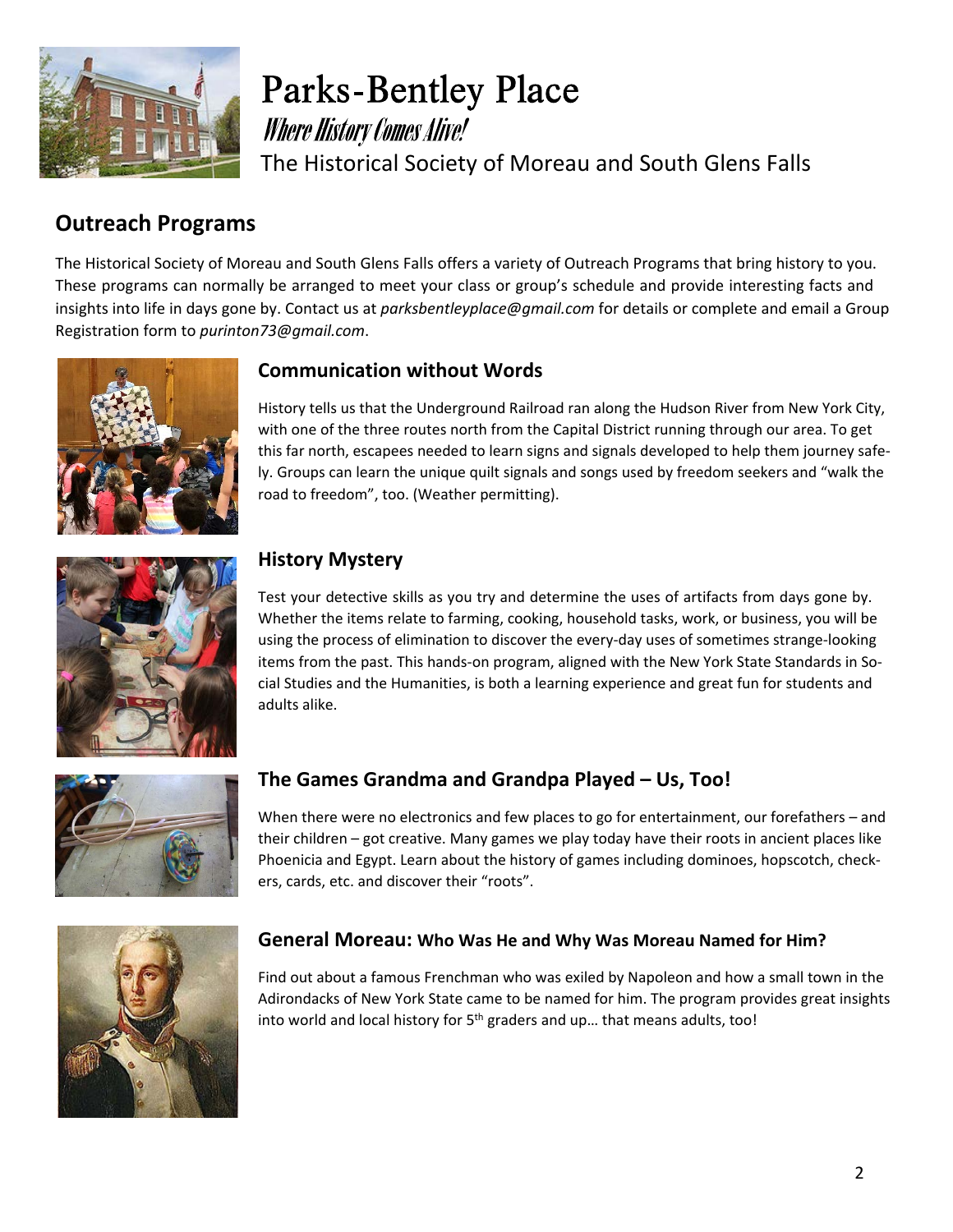

**Parks-Bentley Place Where History Comes Alive!** The Historical Society of Moreau and South Glens Falls

### **On-Site Programs, continued**



### **Food for Thought**

Preparing meals today is as simple as ordering pizza or buying prepared food at the local gro cery store. But in the 1800s, feeding a family was not such an easy task. Learn the types of in gredients that were used, how they were prepared – sometimes using a fireplace, and how our ancestors made it through the winter months. Request in advance and, for an extra \$3 per per son, groups can make jam to take home, too.



### **Indian to Native American to First Nation**

Picture our country as a new nation with native peoples still inhabiting and traveling through our area. This hands-on program will shed new light on the people indigenous to the region through authentic artifacts and reproductions that give clues to how these early inhabitants lived.

## **Programs:***Coming Soon*



### **Back on the Farm**

Parks-Bentley volunteers are currently developing an off-shoot of a farm program, presented at the historic house several years ago. Stay tuned for this exciting new addition to our programs that make history fun for children of all ages.



### **Practical but Beautiful**

Learn how generations before us created objects that not only were useful in their everyday lives, but also simply beautiful to look at. From hairbrushes, to water pitchers, to storage chests ... Who says useful can't be gorgeous?

**To register your group for any of these programs, visit parksbentleyplace.org or complete the form on the next page, then mail it to 53 Ferry Boulevard, South Glens Falls, NY 12803. You are also welcome to scan your completed form and email it to purinton73@gmail.com.**